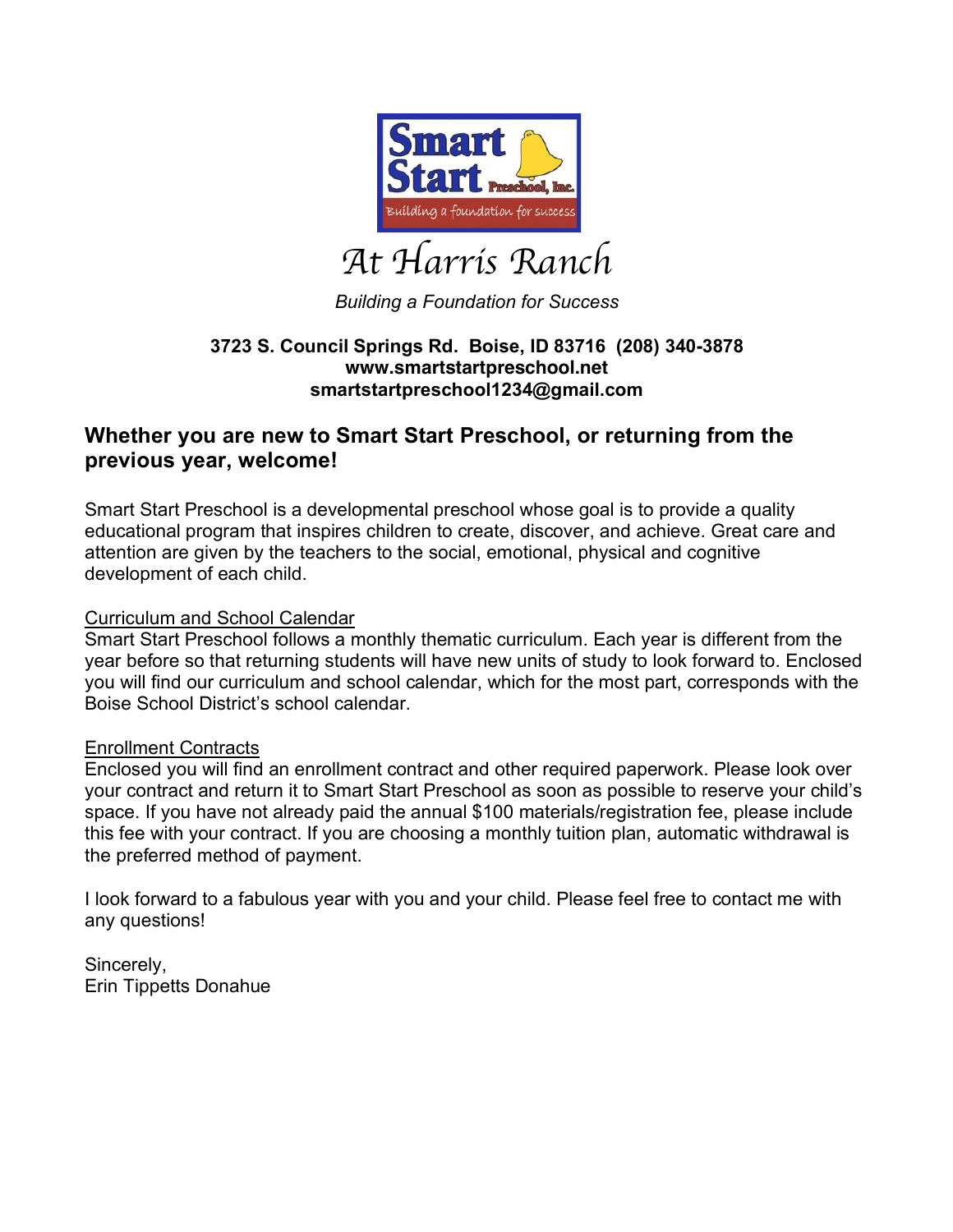# **Smart Start Preschool at Harris Ranch**

2022-2023 Curriculum AUGUST: All About Me! SEPTEMBER: Tools & Transportation OCTOBER: Harvest and Halloween NOVEMBER: Thanksgiving DECEMBER: Christmas around the World JANUARY: Outer Space FEBRUARY: Valentine's Day and Communication MARCH: Mexico APRIL: Authors & Illustrators MAY: Spring

Class Times and Tuition

| <b>CLASSES</b>                              | <b>AGES</b> | DAYS/HOURS                              | <b>MONTHLY TUITION</b> |
|---------------------------------------------|-------------|-----------------------------------------|------------------------|
| Early Preschool am 3 yrs                    |             | T/Th 9:00-11:30                         | \$235                  |
| Preschool pm                                | 3-4 yrs     | T/Th 12:00-2:30                         | \$225                  |
| Pre-K                                       |             | 4-5 yrs MWF 9:00-11:30                  | \$300                  |
| <b>Full Day Preschool</b><br>Full Day Pre-K | 3-4 yrs     | T/Th 9:00-2:30<br>4-5 yrs MWF 9:00-2:30 | \$425<br>\$510         |

**Kinderclub** offered until 2:30 on MWF when space is available

# 2022-2023 School Year Calendar-HR

August 19: Back to School Night August 19: Student Orientation/Meet the teacher August 22 & 23: First Day of School September 5: NO SCHOOL- Labor Day October 14: NO SCHOOL October 20-21: NO SCHOOL November 21-25: NO SCHOOL- Thanksgiving Break December 23- January 6: NO SCHOOL-Winter Break January 16: NO SCHOOL - MLK Jr Day February 17 & 20: NO SCHOOL - President's Day March 2: Kindergarten Registration 3:30-5:30 March 20-24: NO SCHOOL - Spring Break May 24 & 25: Last Day of School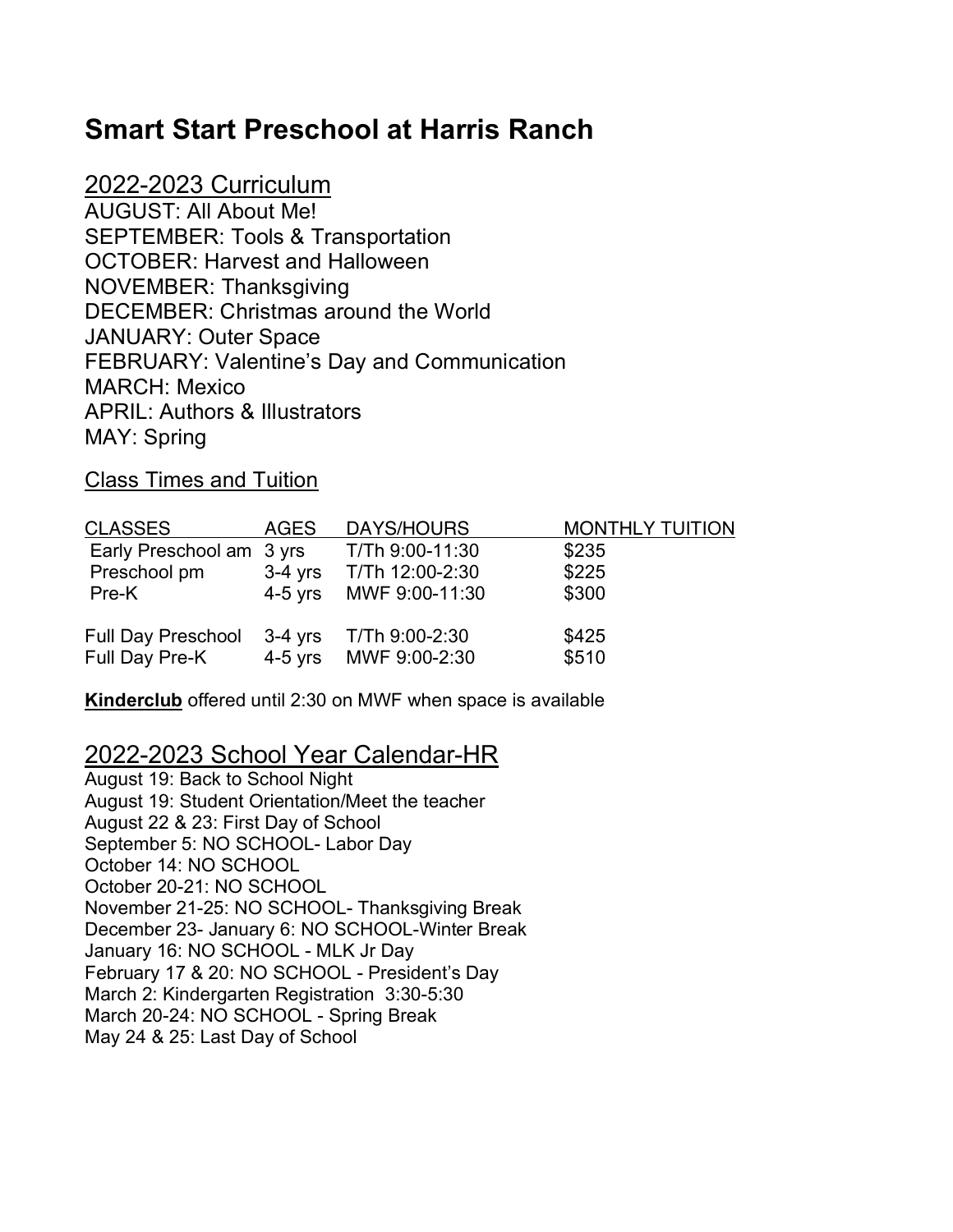# Smart Start Preschool

Enrollment Contract- Harris Ranch

| <b>CHILD'S NAME</b> | <b>DOB</b> |
|---------------------|------------|
| <b>EMAIL</b>        |            |

We are pleased to offer your child a space in the following Smart Start Preschool program, for the **2022/2023** school year.

|                                  |             |                   | <b>MONTHLY</b> | <b>FULL</b>    |
|----------------------------------|-------------|-------------------|----------------|----------------|
| <b>CLASSES</b>                   | <b>AGES</b> | <b>DAYS/HOURS</b> | <b>TUITION</b> | <b>PAYMENT</b> |
| <b>Early Preschool</b><br>$\Box$ | 3 yrs       | T/Th 9:00-11:30   | \$235          | \$2165         |
| Preschool<br>$\mathsf{L}$        | $3-4$ yrs   | T/Th 12:00-2:30   | \$225          | \$2073         |
| $\Box$ Pre-K                     | $4-5$ yrs   | MWF 9:00-11:30    | \$300          | \$2765         |
| Full Day Preschool               | $3-4$ yrs   | T/Th 9:00-2:30    | \$425          | \$3916         |
| $\Box$ Full Day Pre-K            | $4-5$ yrs   | MWF 9:00-2:30     | \$510          | \$4700         |

#### **Annual Registration/Materials Fee**

An annual \$100 Materials/Registration fee is due with each enrollment contract and is non-refundable.

I have already paid the annual Materials/Registration fee.

Please deduct the Materials/Registration fee via automatic withdrawal

Materials/Registration fee enclosed

#### . **Payment Options**

Full payment- 3% discount: One payment due August 16

Semi-Annual- 1% discount: Two payments due Aug.16 and Jan. 1

Monthly paid by CHECK AT SCHOOL, due August – May. Half payment due Aug. 16 for August

Monthly AUTOMATIC WITHDRAWAL, due August – May. Half payment due Aug. 16 for August

#### **Tuition Policy**

Tuition is averaged over a 9.5 month school year, Mid-August through May, regardless of the number of actual class days in any given month. For monthly payment options, a half tuition payment is due August 16, and subsequent tuition payments are due on the first of the month.

Whether or not your child is in attendance, Smart Start Preschool's costs remain constant. Therefore, there are no makeup days and no reduction in tuition due to excessive illness, vacation or general absenteeism.

The undersigned is financially responsible for the student and agree to pay tuition for the school year to Smart Start Preschool. **If a change in circumstances requires your withdrawal from the program, a one-month notice is required.**

Signed: \_\_\_\_\_\_\_\_\_\_\_\_\_\_\_\_\_\_\_\_\_\_\_\_\_\_\_\_\_\_\_\_\_\_\_\_\_\_\_\_\_\_\_\_\_\_ Date: \_\_\_\_\_\_\_\_\_\_\_\_\_\_\_\_\_\_\_

(signature of finacially responsible parent)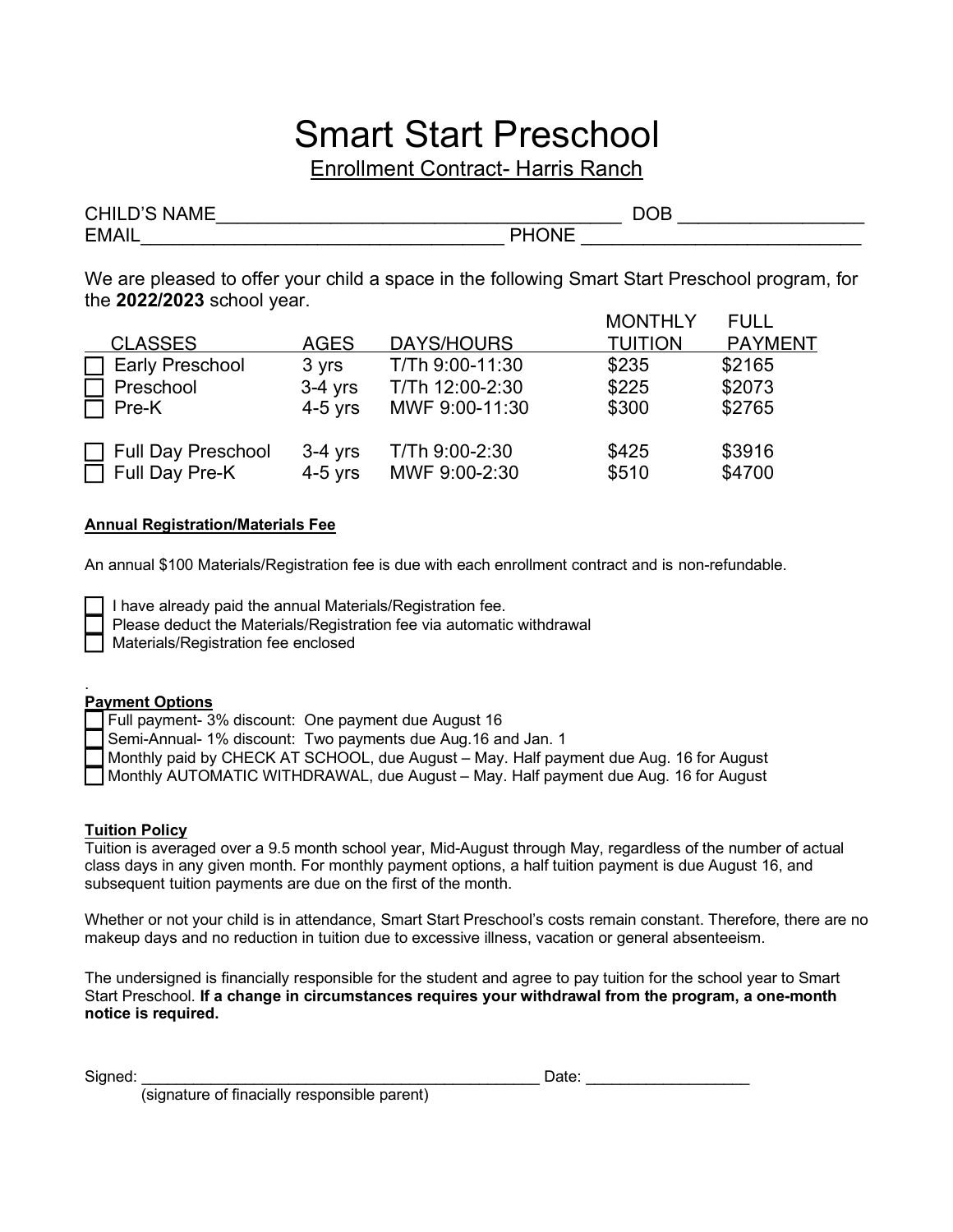# **AUTHORIZATION AGREEMENT FOR DIRECT PAYMENTS - 2022/2023**

### **COMPANY NAME: Smart Start Preschool**

## **I hereby authorize Smart Start Preschool to initiate debit entries for my account, in the amount of:**

\$ , on the first of each month, for the months of  $\sim$ , through May 2023, at the depository financial institution named below.

A half payment of the above amount is due August 16, 2022

## **\_\_\_\_ I am already set up for automatic withdrawal from the previous school year. Please use the same banking information.** *(Leave DEPOSITORY section blank. No need to attach a voided check. Please sign and date.)*

DEPOSITORY (Bank) Name \_\_\_\_\_\_\_\_\_\_\_\_\_\_\_\_\_\_\_\_\_\_\_\_\_\_\_\_\_\_\_\_\_\_\_\_\_\_\_\_\_\_\_\_\_\_\_\_\_\_\_\_\_\_\_\_\_\_\_\_\_\_\_\_\_\_\_ Routing Number \_\_\_\_\_\_\_\_\_\_\_\_\_\_\_\_\_\_\_\_\_\_\_\_ Account Number \_\_\_\_\_\_\_\_\_\_\_\_\_\_\_\_\_\_\_\_\_\_\_\_\_ This is a \_\_\_\_\_\_\_\_\_\_ Checking account \_\_\_\_\_\_\_\_\_\_\_ Savings account (select one)

This authorization is to remain in full force and effect until Smart Start Preschool has received written notification from me of its termination in such time and in such manner as to afford COMPANY and DEPOSITORY a reasonable opportunity to act on it.

| Name |           |
|------|-----------|
| Date | Signature |

(Attach a voided check here)